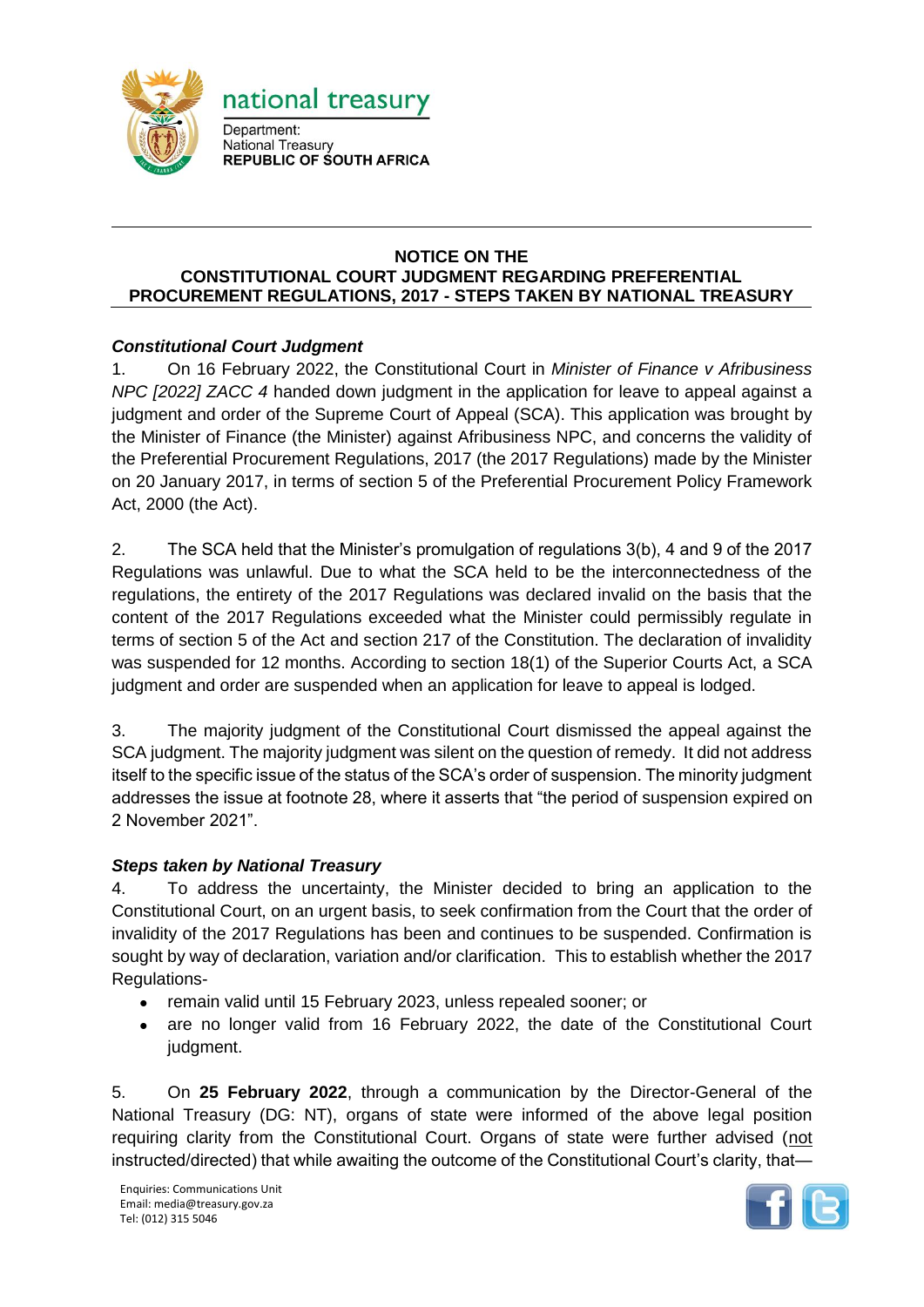- tenders advertised before 16 February 2022 be finalised in terms of the 2017 Regulations;
- tenders advertised on or after 16 February 2022 be held in abeyance; and
- no new tenders be advertised (available on NT's website).

6. This advice was furnished to curtail the risk of awarding tenders based on regulations that may no longer be valid.

7. Following queries from many organs of state, a follow up advisory note was sent to organs of states by the DG: NT on **3 March 2022** (available on NT's website). In this communication of organs of state were informed that the communication of 25 February 2022 was an advisory note in response to the numerous requests for guidance regarding how to deal with the implications of the Constitutional Court judgment.

It was further advised in the 3 March 2022 communication that-

- according to section 217(2) of the Constitution, read with section 2 of the Act, organs of state must determine a preferential procurement policy. This policy and procurement decisions must be made by an accounting officer/authority in line with the framework set out in section 2 of the Act and other applicable legislation;
- the Act requires that the threshold amounts in which the 80/20 and 90/10 preference point systems must be utilised, together with the formula to be applied, must be prescribed by regulations, in terms of section 2(1)(b) and (c), read with the definition of "prescribed" in section 1. Such regulations are necessary for organs of state to implement their preferential procurement policies;
- new draft regulations, to be published for comment (for a period of 30 days) in the week of 7 March 2022 are being finalised; and
- until the new regulations take effect or the Constitutional Court's clarity on the suspension of the invalidity of the 2017 Regulations is provided, whichever occurs first, an organ of state may, in terms of section 3(c) of the Act, request an exemption from the provisions of the Act for a specific procurement or category of procurement requirements. Such requests should be limited to procurement requirements that cannot await the new regulations or the Constitutional Court's clarity.

8. The need to process requests for exemption in terms of section 3 of the Act as quickly as possible, is acknowledged. Therefore, a process of submissions of requests for exemption for the Minister's consideration, daily as far as possible, are in place. Provision is also made for the acting Chief Procurement Officer to communicate to an organ of state the Minister's decision on its exemption request.

9. On **4 March 2022**, the Minister's application to the Constitutional Court was filed, all parties to the matter were served by 7 March 2022. On 10 March 2022 the Registrar of the Constitutional Court gave directions to parties on the filing of papers during March 2022.